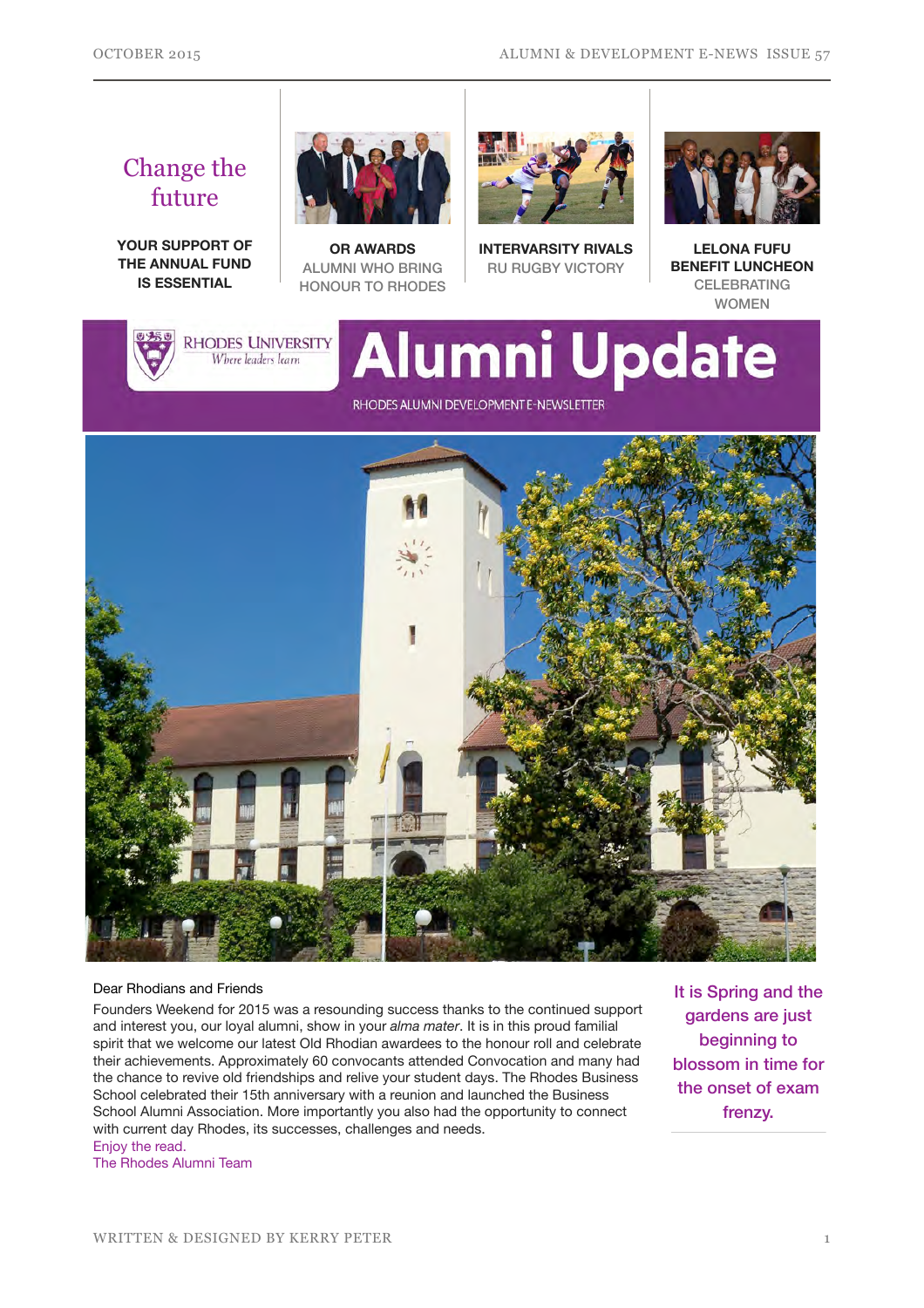## Outstanding Old Rhodians

The Old Rhodian Awards are the quintessential highlight of Founders' Weekend and this year we celebrate the achievements of five outstanding individuals.

## Emerging Old Rhodian Awards

Prof Avinash Govindjee is the Deputy Head of the Labour and Social Security Law Unit at Nelson Mandela Metropolitan University (NMMU) and a selfless advocate for the disenfranchised.

Ms Sikelelwa Mgabadeli is an award-winning financial journalist who keeps South Africans abreast of the latest financial indicators, demanding accountability from leaders while giving voice to ordinary people.

## Distinguished Old Rhodian Awards

Revd Dr Simon Gqubule has dedicated his life as a teacher, lecturer and minister to securing opportunities for disadvantaged students. At 87 he is still an active leader in education as the founder of Ilitha Lemfundo Educational Enhancement Centre.

Dr Christopher Vaughan is a world authority in the biomechanics of human locomotion and also considered one of the pioneers of the medical device industry in South Africa. His new mammography system for detecting breast cancer is highly recognised globally.

Andrew Lofts Gray, a Senior Lecturer in the Division of Pharmacology at the University of KwaZulu-Natal, whose knowledge of pharmacology, drug policy and evidence-based medicine has been described by colleagues as encyclopaedic.

Prof Trevor Hastie is in the top 10 most cited list among all mathematical scientists. He has put modern computer-intensive statistical methods in the hands of disciplines as diverse as business, medicine, ecology and health care. He has received numerous accolades and awards, most recently the Emmanuel Parzon prize for Statistical Innovation.

[Read more](http://bit.ly/1FUd3eK) about these exemplary individuals.



Dr Christopher Vaughan, Revd Dr Simon Gqubule, Ms Siki Mgabadeli, Dr Sizwe Mabizela and Prof Avinash Govindjee.

*Leadership for sustainability*



**The Rhodes University Business school celebrated its 15th anniversary with alumni, the 2015 MBA cohort, colleagues and friends. A highlight of the weekend was a visit from the Public Protector, Advocate Thuli Madonsela, who delivered the inaugural Archbishop Thabo Makgoba Trust Annual Lecture. In this lecture she introduced the young leaders of the future to the concept of Values Based Leadership. The Archbishop, who was the youngest Archbishop ever appointed in South Africa also attended. Read more about Thuli Madonsela's lecture [here](http://www.ru.ac.za/news/latestnews/valuesbasedleadershipthroughtheeyesofthulimadonsela-1.html)**

**The Business School has developed an internationally accredited Leadership for Sustainability Business School programme and it is based on the pillars of good corporate governance, responsibility, accountability, fairness and transparency. The school is in desperate need of a new building to accommodate the growing number of MBA students and would appreciate your support. Please click [here](https://www.ru.ac.za/alumnigiving/) to donate online or to do an electronic transfer. For further information, please contact the** 

**Director of the Business School, Prof Owen Skae [o.skae@ru.ac.za](mailto:o.skae@ru.ac.za)**

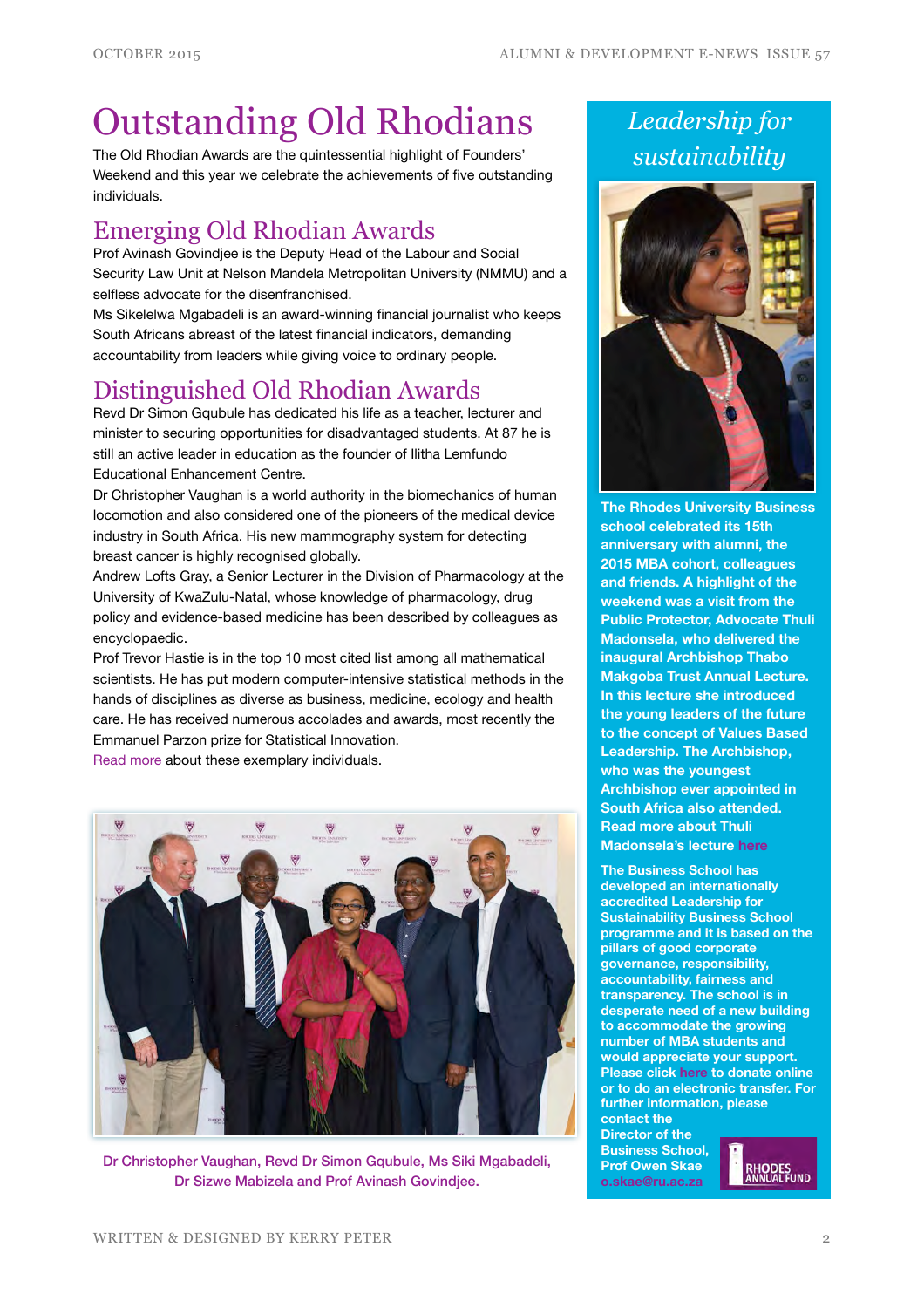## An essential link

The 65th Annual Meeting of Convocation was held jointly with the Annual General Meeting of the Old Rhodian Union (ORU) during Founders' Weekend.

The ORU is an essential link between past and present students and staff and relies on what the President, Professor Rod Walker, calls "the generosity and spirit of our alumni". As recent MBA graduate and Director of Amatola Water, Craig Thomson, who attended the ORU for the first time, said: "There is a lot of loyalty and belief here. It's important to get involved if you benefitted from the University, and contribute to future generations." Honorary Treasurer, John Gillam, said that the ORU had provided over R200 000 in bursaries for the children of Rhodes alumni and staff over the past year.

Providing comforting continuity, all committee members of the ORU stood for re-election and were reappointed by unanimous vote.

At the Meeting of Convocation Dr Mabizela reported on many important issues, from the 2015 graduation rates which proudly saw the Science Faculty boast more graduations than all the other Faculties combined, through the renovation of Cullen Bowles Residence, to the completion of our new Life Sciences Building.

## The joy of reconnecting

We keep you connected with Rhodes at our regular alumni events around the country. Keep an eye on our web pages for an event near you, it's the perfect opportunity to show your purple pride, reconnect with old friends and hear about the latest news from Rhodes. We regularly update our [gallery](http://gallery.ru.ac.za/v/ALUMNI_001/) with photographs from all of our events

## Oriel House Centenary

Oriel House celebrates its Centenary this year. Plans were all set to celebrate with Alumni over Founders' Weekend, but unfortunately due to time constraints, we have postponed the event to next year to coincide with the National Arts Festival on the weekend of 8 July. If you have not received your invitation, it means that you are not on our Oriel House database, so please email Mandilakhe at [m.kila@ru.ac.za](mailto:m.kila@ru.ac.za)

## East London Reunion

We were delighted to hold an East London reunion for the first time in several years. It is clear we have no shortage of loyalty and support from our East London alumni who embraced the opportunity to reconnect with us at the East London Golf Club on 31 July.

## Give5 – Jan Smuts Fun Day

The compassion shown by students for others who are doing all they can just to afford a university education inspires us with hope for the engaged citizens and leaders we see in South Africa's future. On 1 August a fun day organised by Anelisiwe Zumana and the Jan Smuts House team united students in activities such as hoola hoop, an obstacle course and 30 seconds in a fundraising drive for Give5 and the Pocket Money Fund.



## *Lelona Fufu Benefit Luncheon*





An overwhelming 120 staff, students and local community members celebrated National Women's Day on 8 August by attending the Lelona Fufu Benefit Luncheon. Fittingly held the day after the Silent Protest, this amazing event raised awareness for the Lelona Fufu Memorial Fund and commemorated the more than 20 000 South African women marched on the Union Buildings in 1956. Supported by the Alumni Relations office, the event was organised by the Black Management Forum and Segametsi Maloa. Guest speakers included three successful young leaders and business women: Thina Maqubela, Pamela Segone and Chuma Myoli with Mokgethwa 'Mke' Masemola offering a welcome, Mak Manaka sharing his poetry and performances by Siki Qwazi and Kay Mosiane. Please click [here](http://www.ru.ac.za/alumni/giving/lelonafufuwomensdaybenefitluncheon/) for more details. **Wathint'Abafazi Wathint'imbokodo! ("you strike a woman, you strike a rock")**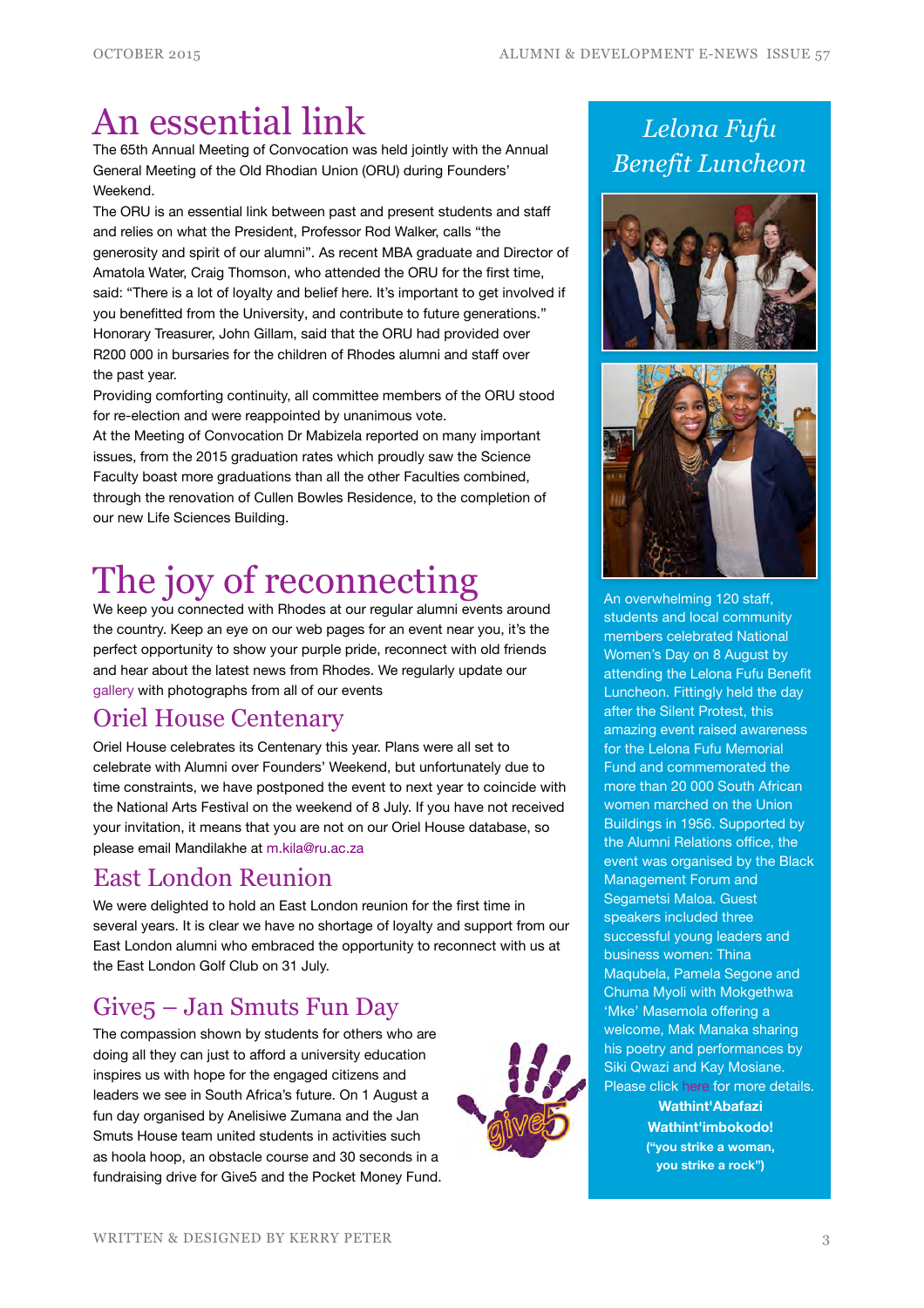

## Cape Town and Johannesburg

The power of social media has been embraced with gusto and a dash of competitive spirt by Old Rhodians in Cape Town and Johannesburg. Organised as a Facebook Event by Old Rhodian Sam Beckley with sponsorship from Red Bull, over 350 Rhodents exceeded our expectations and attended a reunion at The Slug and Lettuce, Newlands. This was a vibrant event with Rhodents of all ages coming together to celebrate their varsity days. Prof Matthew Lester from the Business School gave a short update on Rhodes today before the festivities continued and Terryl McCarthy from Alumni Relations kept the alumni flag flying. Given the vibe around the Cape Town reunion and for FOMO ('fear of missing out' for those not well versed in social media speak), a Johannesburg Reunion at the Sandton Sports Club was organised by Dylan Harrison and James Boyers. The miserable weather did not put off the approximately 90 attendees who revelled in the Old Rhodian atmosphere brought on by pit fires and excellent food and drink specials. Mandilakhe Kila from Alumni Relations could not resist the pull of the big city and went along to get a handle on the new phenomenon of a Facebook reunion event and connect with our alumni in person.

### Intervarsity rivalry is alive

Intervarsity, held on the weekend of 14 August at Rhodes this year, delivered its usual spirited and hotly contested tournament between Rhodes, Walter Sisulu University (WSU), Nelson Mandela Metropolitan University (NMMU) and the University of Fort Hare (UFH) across 19 sporting codes. NMMU emerged the overall winners of the trophy but this did not detract from the impressive rugby victory that Rhodes enjoyed. In fact Rhodes Rugby impressed us all with their runaway 17-7 win over WSU in the final. The Rhodes men's basketball also raised the purple flag, beating NMMU in a tight final 39-32. The women's team were not as lucky as they succumbed to a 27-34 defeat by NMMU. The Rhodes Chess team took third place behind NMMU and UFH respectively and the Rhodes men's hockey team fought tooth and nail to a 3-3 draw with NMMU in the finals. Additional results included the wins by all Rhodes rowing teams. <http://oppidanpress.com/nmmu-add-to-trophy-cabinet-as-overall-winners/>







**Dinner with the Vice-Chancellor** Donors and active Old Rhodians who have taken a special interest in Rhodes were invited to the Vice-Chancellor's Dinner on 10 September at The Wild Fig in Cape Town. Dr Mabizela shared his vision and the grand challenges facing Rhodes and personally met with and engaged guests on these issues. During a Q&A session transformation was discussed deeply, honouring Rhodes's commitment to allowing all constituents to be heard.

#### **Making sincere connections**

A Legacy Luncheon was hosted by the Deputy Vice-Chancellor: Research and Development, Dr Peter Clayton on 11 September. We cherish these luncheons which are attended by the more senior of our Old Rhodians who take such a keen interest in Rhodes, its transformation and the needs of today's students. Such alumni provide valued connections between the generations, as many of our students are in a far less fortunate position to afford a tertiary education than in generations gone before.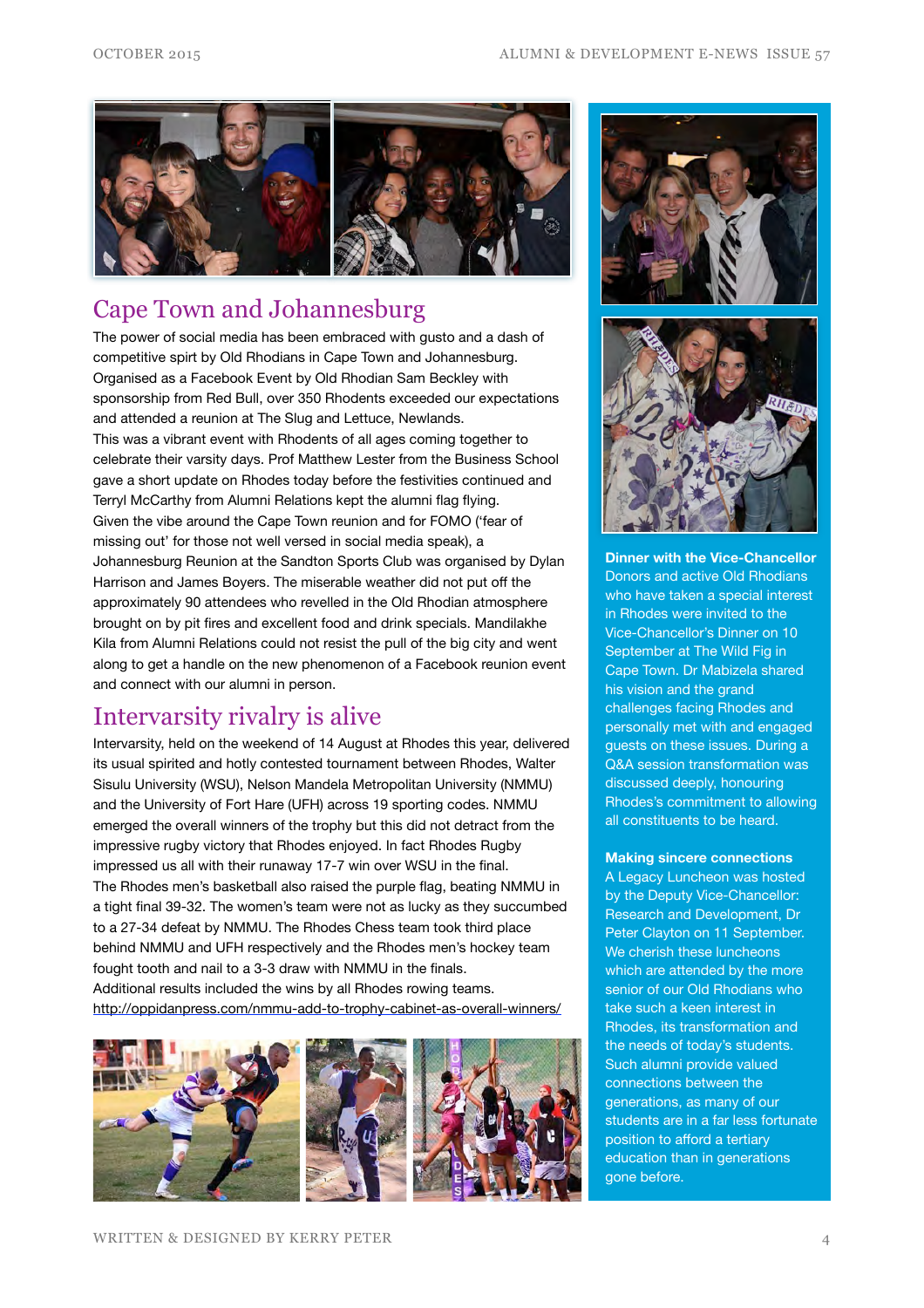

### USSA rowing regatta

The Boat Race Festival this year saw Rhodes reclaim the Kowie River as the men's and women's crews returned to their former top rowing form. Entering six teams in the three categories, Rhodes was placed in the top three for all men's and women's races out of the eight institutions that participated. These included Wits, UP, UCT, NMMU, UK, Stellies and UKZN.

The Men's A crew got to the highly anticipated final against the power house of rowing, University of Pretoria (Tuks), but had to settle for silver.

The Women's A crew narrowly missed the finals by 53 seconds but took their bronze with a convincing lead.

The results were as follows: Women's A -3rd Women's B1 – 2nd Women's B2-7<sup>th</sup> Men's A- 2nd Men's B- 3rd. [http://www.grocotts.co.za/content/silver-rhodes-boat](http://www.grocotts.co.za/content/silver-rhodes-boat-race-2015-16-09-2015)race-2015-16-09-2015



### *Rhodos is out*

#### **Rhodos**



**We have released another superb edition of** *Rhodos***, our annual alumni publication, which is now available [online.](http://www.myvirtualpaper.com/doc/rhodes_university/rhodos-2015/2015091501/) Read our exclusive interview with Dr Sizwe Mabizela, learn all about our latest research successes, catch up with fellow alumni who are making a difference through their personal and professional efforts, and discover the many different ways students, staff and alumni are giving to the Annual Fund and enhancing the Rhodes experience for needy students. We hope you will discover a way to contribute too – no matter what your donation, every little bit counts. If you would like a hard copy of**  *Rhodos* **email [alumni@ru.ac.za](mailto:alumni@ru.ac.za)**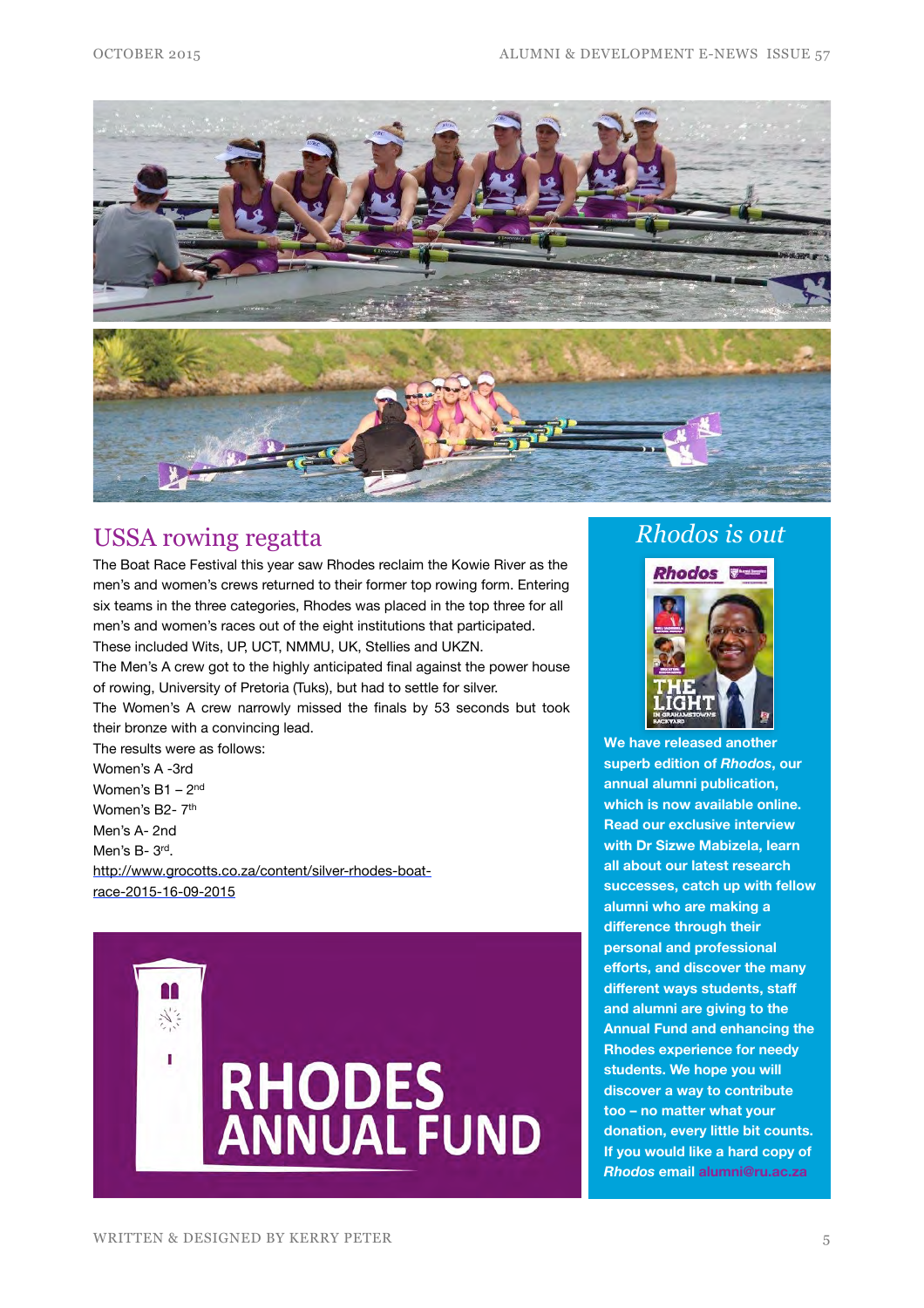## Transformation and Name Change

The University continues to engage in open discussions with all of its stakeholders about transformation at Rhodes in the sincere interest of "fostering of an institutional culture which promotes tolerance and respect for fundamental human rights and creates an appropriate environment for teaching, research and learning".

The Institutional Forum met with Council on 22 September and Council has approved the Terms of Reference for the Task Team. The process is proceeding apace and a call for names of suggested members for the Task Team was sent out to all University community stakeholders on 6 October. You, our alumni will have received an email calling for suggestions with links to the Terms of Reference and we hope that you were able to take the opportunity to put forward potential members of impeccable credentials to The Registrar. It is expected that a two year timeframe in which to conduct their research regarding a name change is likely.

The first stage of the process will entail an engagement with all University constituencies and stakeholders including students, academic and support staff, unions, alumni, convocation, Senate, Board of Governors, Council and the greater Grahamstown community to canvass their views on the name of our University. Please keep an eye on our website and your inboxes for our communications in this regard.

Dr Sizwe Mabizela, has received petitions in support of and against retaining the name of the institution. He has also received submissions from interested parties offering their views and encourages your participation. These will be passed onto the Task Team for consideration.

The Terms of Reference have been published on the website [here](http://www.ru.ac.za/media/rhodesuniversity/content/communications/documents/Terms%20of%20reference%20and%20call%20for%20names%20RU%20Task%20Team.pdf) Read the VC's latest circular on transformation at Rhodes [here](http://www.ru.ac.za/media/rhodesuniversity/content/alumni/documents/VC%20address%20on%20transformation%20issues.pdf)

## Change the future

We see the University's future as inextricably linked to that of Grahamstown and for so many in our community Rhodes is a beacon of hope. Every year, through the Annual Fund, the University distributes bursaries to talented students who would otherwise not have the opportunity to study at Rhodes. Without your support this would be impossible and our University would be poorer in all respects. Yet even with this support, over 130 students had to be turned away this year.

Times have been tough globally on the economic front and we have felt this keenly on the Annual Fund, raising R517 000 in 2015 as compared to R523 000 raised last year up to the end of September. Please join us and be part of our drive to help more students to graduate with a worldclass degree and thus change their futures.

For every R5 you contribute, the Old Rhodian Union will give another R1 by raising additional funds from other sources. This year we've set our sights on raising R1 million – which means a total of R1.2 million will be available to the next generation of student, the leaders of tomorrow.

Please help us make a difference in the lives of our future leaders.

We appreciate MySchool Card holders who support Rhodes University by bringing in at least R1500 per month which is put towards bursaries. Click [here](https://www.myschool.co.za/supporter/apply/) for an online application form if you do not have a MySchool Card linked to Rhodes University. All revenue goes towards an Old Rhodian Bursary Award.



## *Alumni in the news*

**Your successes out in the world are also ours at Rhodes. It is important to us to hear about your news, appointments, achievements and philanthropic deeds.** 

**We are excited to announce that Verashni Pillay (2004) was appointed editor-in-chief of the**  *M&G.* **Verashni cut her teeth on digital journalism with Media24 for several years before joining the** *M&G* **in 2009. Her appointment signifies a shift in direction for the** *M&G* **– while also going back to its roots of hard-hitting investigative journalism. "I believe we need to rekindle that boldness and character, while advancing the complex debates at the centre of our national conversation," said Verashni.** 

**On the corporate front Barclays Africa has appointed Nomkhita Nqweni (1993) its head of wealth, investment management and insurance. And in research news Olaf Weyl was awarded the WRC 2015 Knowledge Tree Award for Informing Policy and Decision [Making at the WRC Research](http://www.mynewsroom.co.za/water-research-commission-research-development-and-innovation-symposium-and-water-tech-summit/)  Development and Innovation Symposium and Water-tech Summit. We regularly update our news pages with the latest news. The links below give you ongoing access to the newest stories and more.** 

**[Alumni in the News](http://www.ru.ac.za/alumni/alumnirelations/news/alumniinthenews/) [General RU News](http://www.ru.ac.za/news/)  [USA Trust Web Site](http://www.rhodesalumni.com)  [UK Trust Web Site](http://www.rhodesalumni.co.uk) [Old Rhodian Authors](http://www.ru.ac.za/alumni/resources/orauthors/)** 



**We look forward to seeing you soon in person at our reunions and events. Please remember to update your contact details with the Alumni Office if they have changed to ensure you're invited to the events held in your area.**